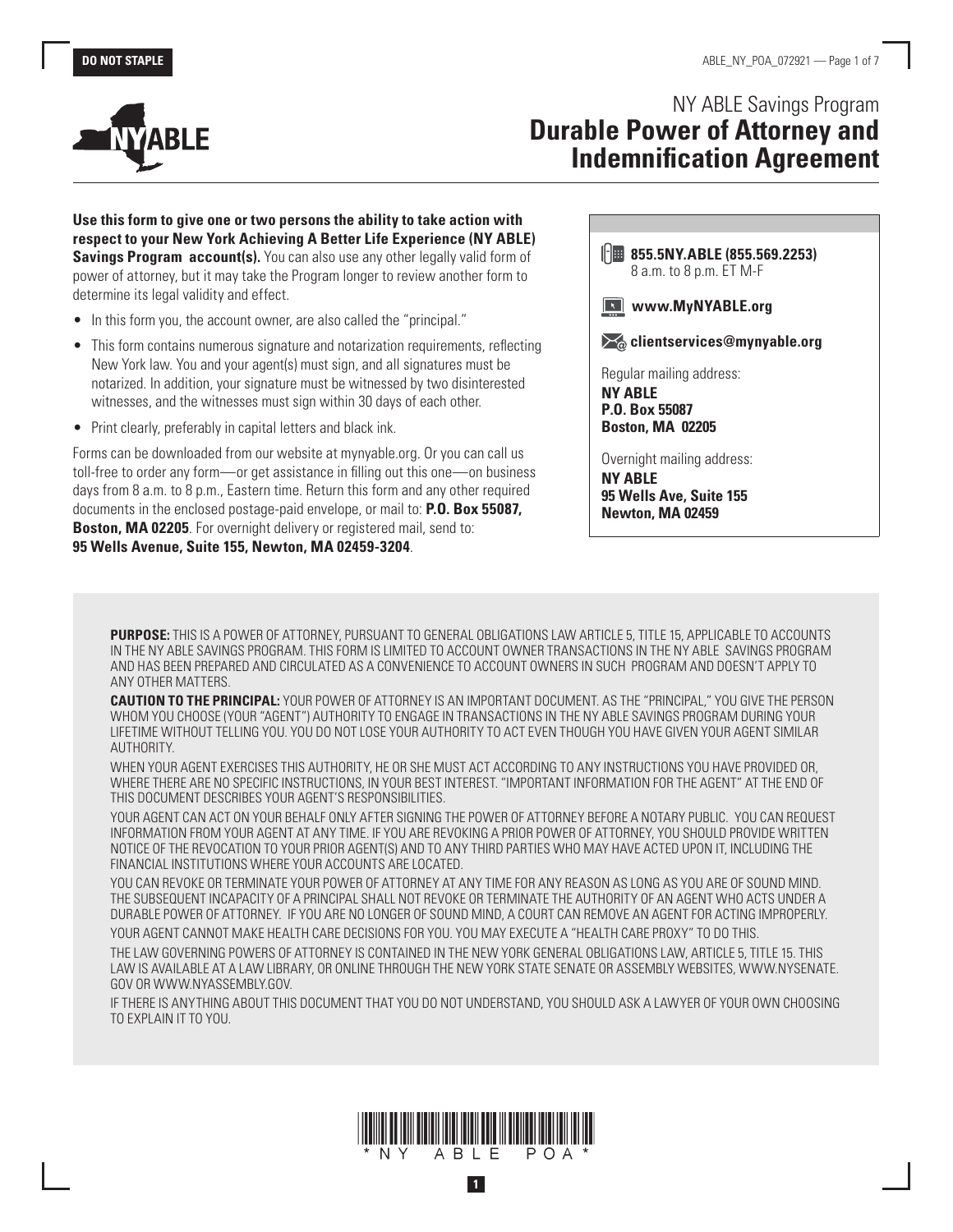## **DO NOT STAPLE**

# **1. Account Owner Information**

| Last Four Digits of Social Security Number, Individual Taxpayer ID Number, or EIN | <b>Account Number</b>    |  |
|-----------------------------------------------------------------------------------|--------------------------|--|
| Name of Account Owner (first, middle initial, last)                               |                          |  |
|                                                                                   |                          |  |
| Telephone Number                                                                  |                          |  |
|                                                                                   |                          |  |
| <b>Agent information</b>                                                          |                          |  |
|                                                                                   |                          |  |
| Name of Agent (first, middle initial, last)                                       |                          |  |
|                                                                                   |                          |  |
| Social Security Number or Other Tax ID Number                                     |                          |  |
|                                                                                   |                          |  |
| <b>Mailing Address</b>                                                            |                          |  |
|                                                                                   |                          |  |
| City                                                                              | State<br>Zip Code        |  |
|                                                                                   |                          |  |
|                                                                                   | Evening Telephone Number |  |
| Daytime Telephone Number                                                          |                          |  |
|                                                                                   |                          |  |
|                                                                                   |                          |  |
| Name of Agent (first, middle initial, last)                                       |                          |  |
|                                                                                   |                          |  |
| Social Security Number or Other Tax ID Number                                     |                          |  |
|                                                                                   |                          |  |
| <b>Mailing Address</b>                                                            |                          |  |
|                                                                                   |                          |  |
| City                                                                              | Zip Code<br>State        |  |
|                                                                                   |                          |  |

**INITIALS** My agents may act SEPARATELY.

**Initial**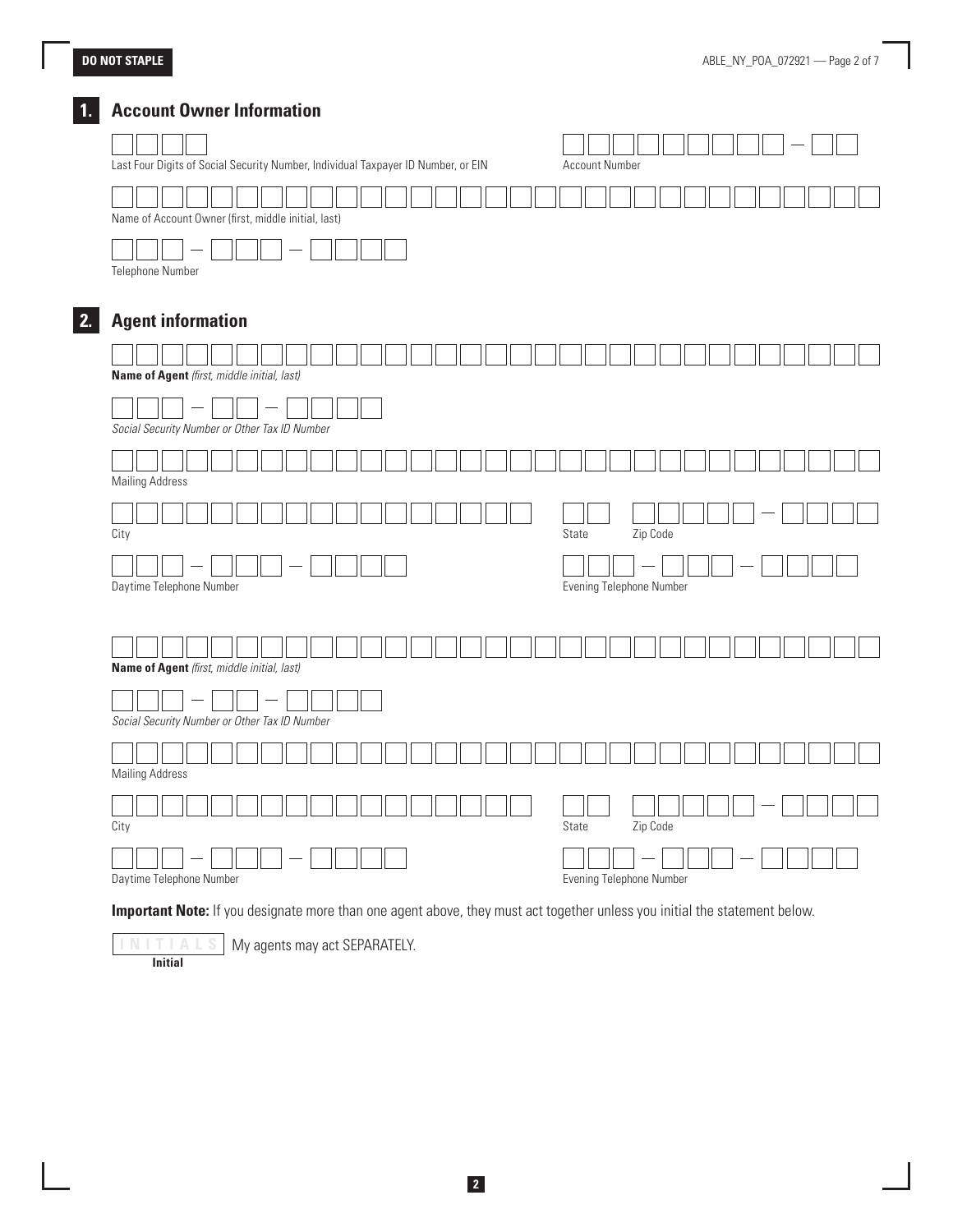### **3. Durable Power of Attorney and Appointment of Agent(s)**

This is a Durable Power of Attorney and, as such, it shall not be affected by my subsequent disability or incompetence.

I DO HEREBY APPOINT THE PERSON(S) listed in **Section 2** as my agent(s) TO ACT IN MY NAME, PLACE, AND STEAD in any way that I myself could do, if I were personally present, with respect to the following matters as each of them is defined in New York General Obligations Law, Article 5, Title 15, to the extent that I am permitted by law to act through an agent:

#### **Put your initials in one of the boxes below.**

**DIRECTIONS:** You must initial the appropriate level of access in the boxes below to the left of any one or more of the following lettered subdivisions to which you WANT to give your agent authority. The level of access increases with each successive number from 1 to 4, with 1 being the lowest level and 4 being the greatest. If the blank space to the left of any particular lettered subdivision is NOT initialed, NO AUTHORITY WILL BE GRANTED for matters that are included in that subdivision. Don't put an "x" or checkmark in the box.



A. **Level 1: Account Inquiry Access.** To obtain information about my account(s) listed in Section 1 or in any identically registered account(s) opened after this Durable Power of Attorney has been signed in accordance with procedures established by NY ABLE and receive duplicate account statements from NY ABLE.



C. **Level 3: Level 1 and 2 plus Disbursements.** To withdraw, now or in the future, money from the above-referenced account(s) in accordance with procedures established by NY ABLE.

B. **Level 2: Level I plus Contributions and Exchanges.** To contribute money to the above-referenced account(s) and to move money among investment options within each of the above-referenced account(s).



- D. **Level 4: Level 1, 2 and 3 plus Banking Information Changes and Address Changes.** To add, delete, or change banking information with respect to the above-referenced account(s). To change the address of record on the above-referenced account(s).
- **Modification(s).** If you intend to grant your agent(s) authority to change the designated beneficiary of the account listed in section 1 to an eligible individual, you must complete this Section by entering your initials in the box below.

**3**



**INy agent(s) is authorized to change the designated beneficiary on the account listed in <b>Section 1**.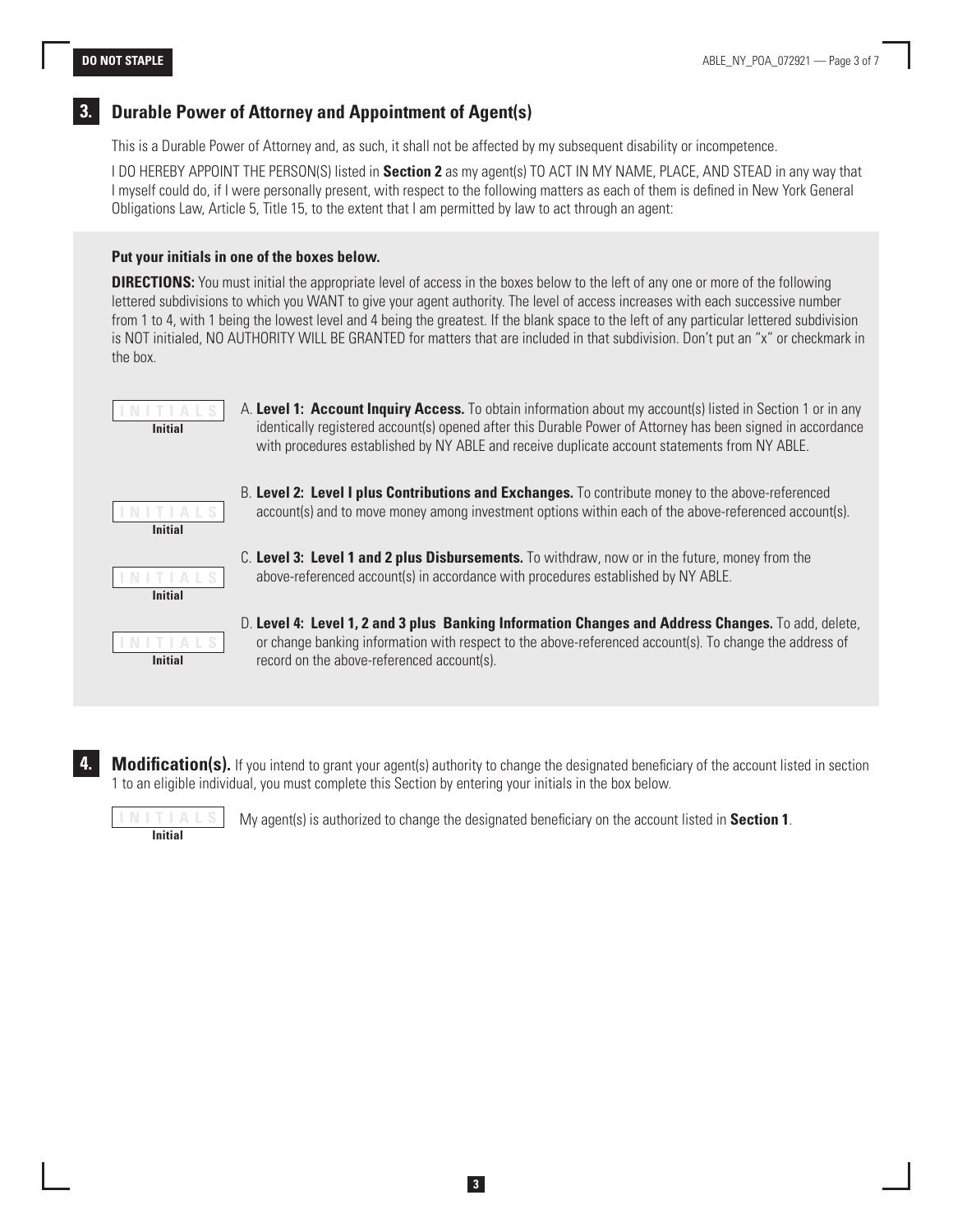No person who is an agent under this Durable Power of Attorney, and no person signing it as a witness, is eligible to receive any gift or other transfer under this Durable Power of Attorney.

This Durable Power of Attorney does not revoke in whole or in part any prior Powers of Attorney executed by me. This Durable Power of Attorney shall not be revoked by any subsequent power of attorney I may execute, unless such subsequent power of attorney specifically refers to this Durable Power of Attorney or specifically states that it is intended to revoke all prior powers of attorney.

TO INDUCE NY ABLE; THE PROGRAM ADMINISTRATORS OF NY ABLE; THE PROGRAM MANAGER; OR ANY OF THEIR RESPECTIVE AFFILIATES, AGENTS, OR EMPLOYEES, AND ANY THIRD PARTY (COLLECTIVELY, THE "THIRD PARTIES," AND, INDIVIDUALLY, A "THIRD PARTY"), TO ACT HEREUNDER, I HEREBY AGREE THAT ANY THIRD PARTY RECEIVING A DULY EXECUTED COPY OR FACSIMILE OF THIS INSTRUMENT MAY ACT HEREUNDER, AND THAT REVOCATION OR TERMINATION HEREOF SHALL BE INEFFECTIVE AS TO SUCH THIRD PARTY UNLESS AND UNTIL ACTUAL WRITTEN NOTICE OR ACTUAL KNOWLEDGE OF SUCH REVOCATION OR TERMINATION SHALL HAVE BEEN RECEIVED BY SUCH THIRD PARTY AND SUCH THIRD PARTY SHALL HAVE HAD A REASONABLE AMOUNT OF TIME TO ACT ON SUCH NOTICE OR KNOWLEDGE, AND I FOR MYSELF AND FOR MY HEIRS, EXECUTORS, LEGAL REPRESENTATIVES, AND ASSIGNS, HEREBY AGREE TO INDEMNIFY AND HOLD HARMLESS ANY SUCH THIRD PARTY FROM AND AGAINST ANY AND ALL CLAIMS THAT MAY ARISE AGAINST SUCH THIRD PARTY BY REASON OF SUCH THIRD PARTY HAVING RELIED ON THE PROVISIONS OF THIS DURABLE POWER OF ATTORNEY.

I may revoke this Durable Power of Attorney at any time. It will terminate upon my death or other event described in section 5-1511 of the New York General Obligations Law.

| <b>Signature of Account Owner</b><br>(Your signature must be notarized and witnessed by two witnesses.) | the control of the control of the control of the control of the control of the control of the control of the control of the control of the control of the control of the control of the control of the control of the control<br> ss: |                                                                                                                                                                                                                                                                                                                                                                                                                  |
|---------------------------------------------------------------------------------------------------------|---------------------------------------------------------------------------------------------------------------------------------------------------------------------------------------------------------------------------------------|------------------------------------------------------------------------------------------------------------------------------------------------------------------------------------------------------------------------------------------------------------------------------------------------------------------------------------------------------------------------------------------------------------------|
|                                                                                                         |                                                                                                                                                                                                                                       |                                                                                                                                                                                                                                                                                                                                                                                                                  |
|                                                                                                         |                                                                                                                                                                                                                                       |                                                                                                                                                                                                                                                                                                                                                                                                                  |
|                                                                                                         |                                                                                                                                                                                                                                       |                                                                                                                                                                                                                                                                                                                                                                                                                  |
|                                                                                                         |                                                                                                                                                                                                                                       |                                                                                                                                                                                                                                                                                                                                                                                                                  |
|                                                                                                         |                                                                                                                                                                                                                                       |                                                                                                                                                                                                                                                                                                                                                                                                                  |
|                                                                                                         |                                                                                                                                                                                                                                       |                                                                                                                                                                                                                                                                                                                                                                                                                  |
|                                                                                                         |                                                                                                                                                                                                                                       |                                                                                                                                                                                                                                                                                                                                                                                                                  |
|                                                                                                         |                                                                                                                                                                                                                                       |                                                                                                                                                                                                                                                                                                                                                                                                                  |
|                                                                                                         |                                                                                                                                                                                                                                       |                                                                                                                                                                                                                                                                                                                                                                                                                  |
|                                                                                                         |                                                                                                                                                                                                                                       |                                                                                                                                                                                                                                                                                                                                                                                                                  |
|                                                                                                         |                                                                                                                                                                                                                                       |                                                                                                                                                                                                                                                                                                                                                                                                                  |
|                                                                                                         |                                                                                                                                                                                                                                       |                                                                                                                                                                                                                                                                                                                                                                                                                  |
|                                                                                                         | Notary Public's Name (first, middle initial, last)<br>My commission expires:                                                                                                                                                          | known to me or proved to me on the basis of satisfactory evidence to be the individual(s) whose name is subscribed to the within<br>instrument and acknowledged to me that (s)he executed the same in his/her capacity, and that by his/her signature on the instrument,<br>the individual(s), or the person(s) upon behalf of which the individual acted, executed the instrument.<br>Notary to place seal here |

Applies to Account Owner signature in **Section 4.**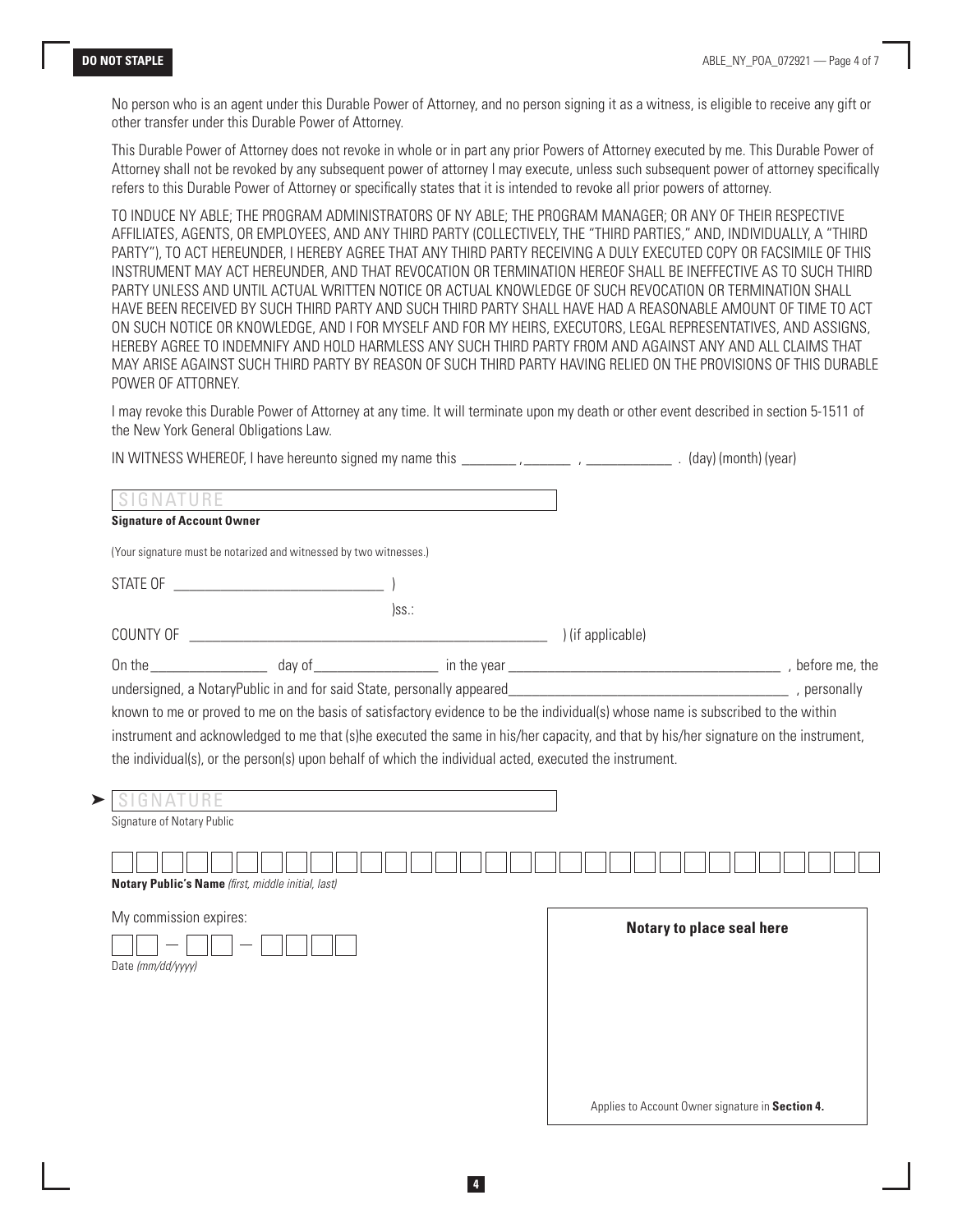#### **Witness Signatures and Representations:**

By signing as a witness, I acknowledge that the Account Owner signed this Durable Power of Attorney in my presence and the presence of the other witness, or that the Account Owner acknowledged to me that his or her signature was affixed by him or her at his or her direction. I also acknowledge that the Account Owner has stated that this instrument reflects his or her wishes and that he or she has signed it voluntarily. I am not named herein as a permissible recipient of any gift or other transfer.

*Note: Witnesses must sign within 30 days of each other.*

| ➤ | NATURE<br>S<br>U                                        |                         |
|---|---------------------------------------------------------|-------------------------|
|   | <b>Signature of Witness One</b>                         | Date (month, day, year) |
|   |                                                         |                         |
|   | Printed Name (first, middle initial, last)              |                         |
|   |                                                         |                         |
|   | Mailing Address of Witness One                          |                         |
|   |                                                         |                         |
|   | City                                                    | Zip Code<br>State       |
| ➤ | <b>Witness Two's Information:</b><br>S<br>NATURE<br>ti. |                         |
|   | <b>Signature of Witness Two</b>                         | Date (month, day, year) |
|   |                                                         |                         |
|   | Printed Name (first, middle initial, last)              |                         |
|   |                                                         |                         |
|   | Mailing Address of Witness Two                          |                         |
|   |                                                         |                         |
|   |                                                         |                         |

**Please Note:** The person who takes the acknowledgment may also serve as one of the witnesses.

#### **5. Agent Affidavit**

**IMPORTANT INFORMATION FOR THE AGENT:** when you accept the authority granted under this Power of Attorney, a special legal relationship is created between you and the principal. This relationship imposes on you legal responsibilities that continue until you resign or the Power of Attorney is terminated or revoked. You must:

- 1. Act according to any instructions from the principal or, where there are no instructions, in the principal's best interest.
- 2. Avoid conflicts that would impair your ability to act in the principal's best interest.
- 3. Keep the principal's property separate and distinct from any assets you own or control, unless otherwise permitted by law.
- 4. Keep a record of all receipts, payments, and transactions conducted for the principal; and
- 5. Disclose your identity as an agent whenever you act for the principal by writing or printing the principal's name and signing your own name as "agent" in either of the following manners: (principal's name) by (your signature) as agent, or (your signature) as agent for (principal's name).

You may not use the principal's assets to benefit yourself or anyone else or make gifts to yourself or anyone else unless the principal has specifically granted you that authority in this document. If you have that authority, you must act according to any instructions from the principal or where there are no such instructions, in the principal's best interest. You may resign by giving written notice to the principal and to any co-agent, successor agent, or the principal's guardian if one has been appointed. **If there is anything about this document or your responsibilities that you do not understand, you should seek legal advice.**

#### Liability of Agent:

The meaning of the authority given to you is defined in New York General Obligations Law, Article 5, Title 15. If it is found that you have violated the law or acted outside the authority granted to you in the Power of Attorney, you may be liable under the law for your violation.

**5**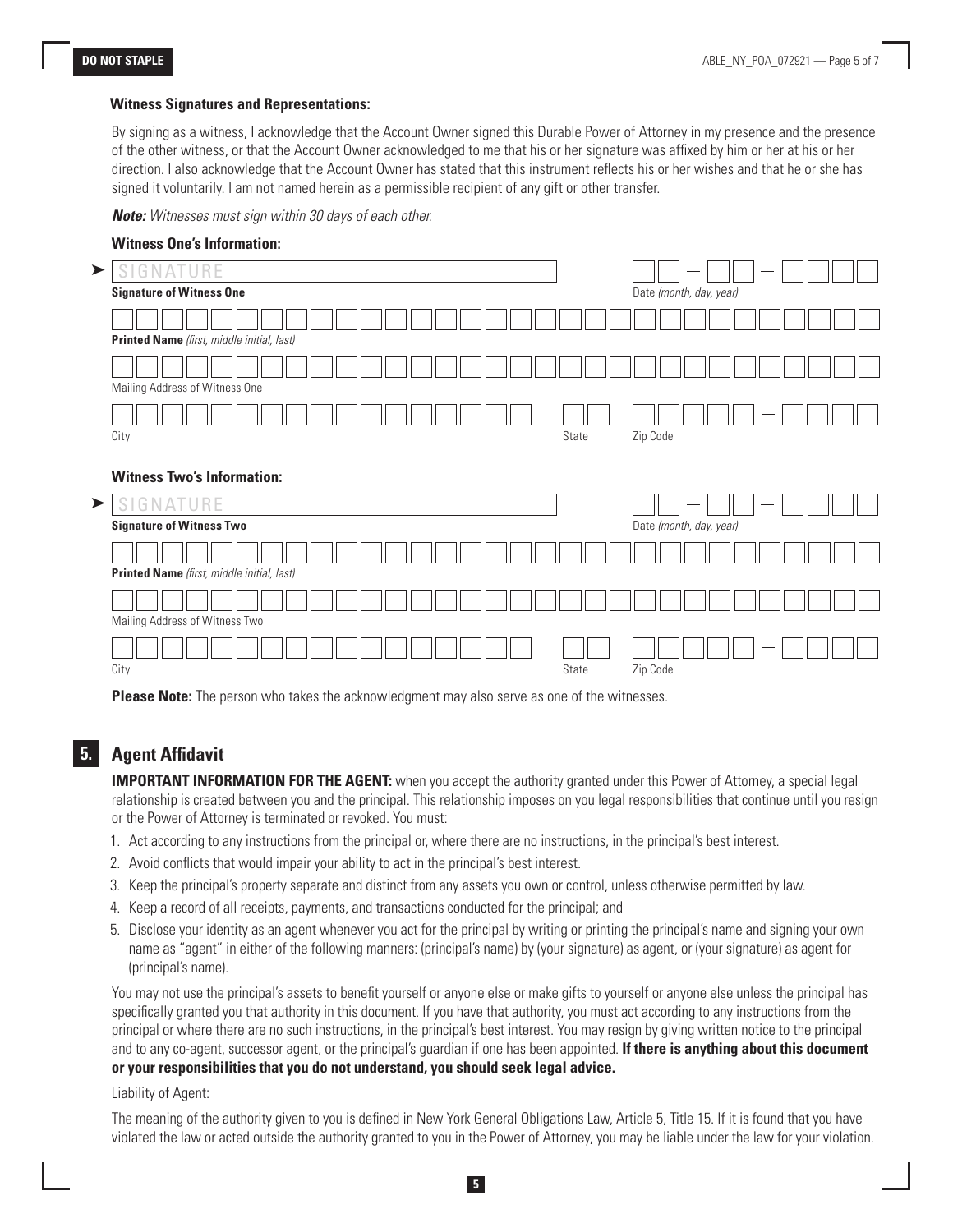\_\_\_\_\_\_\_\_\_\_\_\_\_\_\_\_\_\_\_\_\_\_\_\_\_\_\_\_ and \_\_\_\_\_\_\_\_\_\_\_\_\_\_\_\_\_\_\_\_\_\_\_\_\_\_\_ , the agent(s) listed in Section 2 of this instrument,

each being duly sworn, depose and say that:

I have read this Durable Power of Attorney and am the agent for the Account Owner listed in Section 1. I am authorized to act on behalf of the Account Owner as his/her lawful agent, with respect to the NY ABLE Savings Program account(s) listed in Section 1, to the extent permitted by law with such authority as set forth in this instrument. I acknowledge my legal responsibilities.

I further acknowledge that the NY ABLE Savings Program will treat all transaction requests coming from me as if they had come directly from the Account Owner.

I hereby agree to indemnify and hold the NY ABLE Savings Program; the Program Administrators of the NY ABLE Savings Program; The Vanguard Group, Inc.; Ascensus Broker Dealer Services, LLC; Fifth Third Bank, NA; or any of their respective affiliates, agents, or employees, and any third party required to act pursuant to this Durable Power of Attorney harmless from acting upon instructions believed to have originated from me and from any and all acts involving the account(s) covered by this Durable Power of Attorney.

IN WITNESS WHEREOF, I have hereunto signed my name as of the date set forth below adjacent to my signature.

| GNATURE                                        |                                                                                                                                                                         |          |                           |  |                         |  |  |  |  |
|------------------------------------------------|-------------------------------------------------------------------------------------------------------------------------------------------------------------------------|----------|---------------------------|--|-------------------------|--|--|--|--|
| Signature of Agent 1                           |                                                                                                                                                                         |          |                           |  | Date (month, day, year) |  |  |  |  |
|                                                | Note: Agent signatures must be notarized. It is not required that the principal and the agent(s) sign at the same time, nor that multiple agents sign at the same time. |          |                           |  |                         |  |  |  |  |
|                                                |                                                                                                                                                                         |          |                           |  |                         |  |  |  |  |
|                                                |                                                                                                                                                                         | $)$ ss.: |                           |  |                         |  |  |  |  |
| COUNTY OF                                      |                                                                                                                                                                         |          | ) (if applicable)         |  |                         |  |  |  |  |
|                                                |                                                                                                                                                                         |          |                           |  |                         |  |  |  |  |
|                                                |                                                                                                                                                                         |          |                           |  |                         |  |  |  |  |
| <b>SIGNATURE</b><br>Signature of Notary Public |                                                                                                                                                                         |          |                           |  |                         |  |  |  |  |
|                                                |                                                                                                                                                                         |          |                           |  |                         |  |  |  |  |
|                                                | Notary Public's Name (first, middle initial, last)                                                                                                                      |          |                           |  |                         |  |  |  |  |
| My commission expires:                         |                                                                                                                                                                         |          | Notary to place seal here |  |                         |  |  |  |  |
| Date (mm/dd/yyyy)                              |                                                                                                                                                                         |          |                           |  |                         |  |  |  |  |